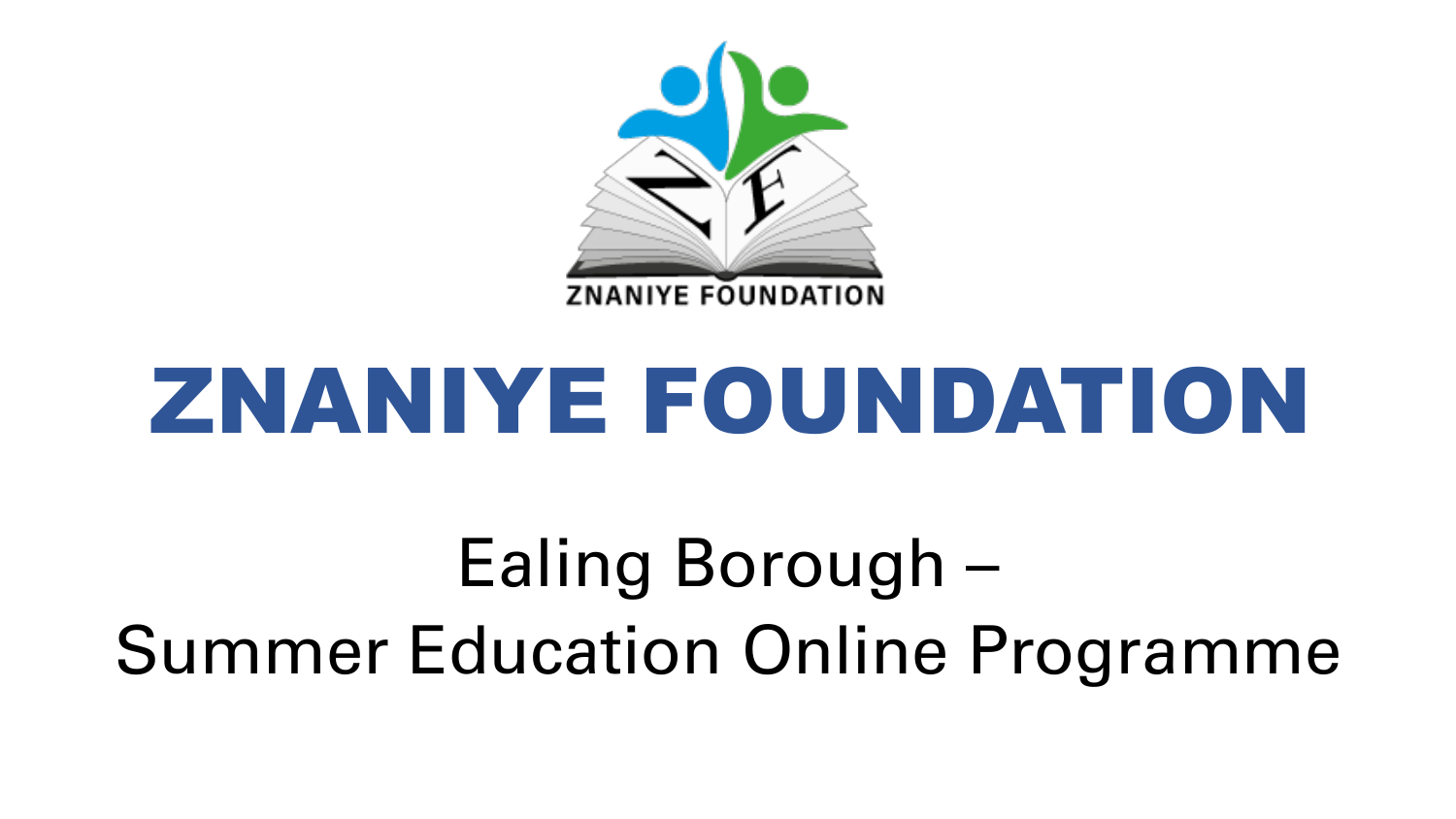## Who We Are



Znaniye Foundation has been running community and integration projects for the Ealing Community since 2003, including Summer Camps in Hanwell, Pitshanger, Acton, Southall and more. Our projects have always focused on providing opportunities for children and youth from disadvantaged and low-income communities, providing free/cheap and easy access to both safe spaces and educational, physical and artist opportunities.

Additionally, Znaniye has offered Supplementary Education for Russian and Eastern European families for over 16 years, and since the closure of school settings due to Covid-19 has successfully moved its entire teaching operation online extremely effectively. During this time, we found that we could offer lessons to a wider community, and combined with requests from our local community, ex-attendees and parents locally, we started to provide additional online lessons in other subjects ourselves, starting with Maths (free classes taught in English for children aged 3 - 13) as well as Free English for Pre-School students and up.

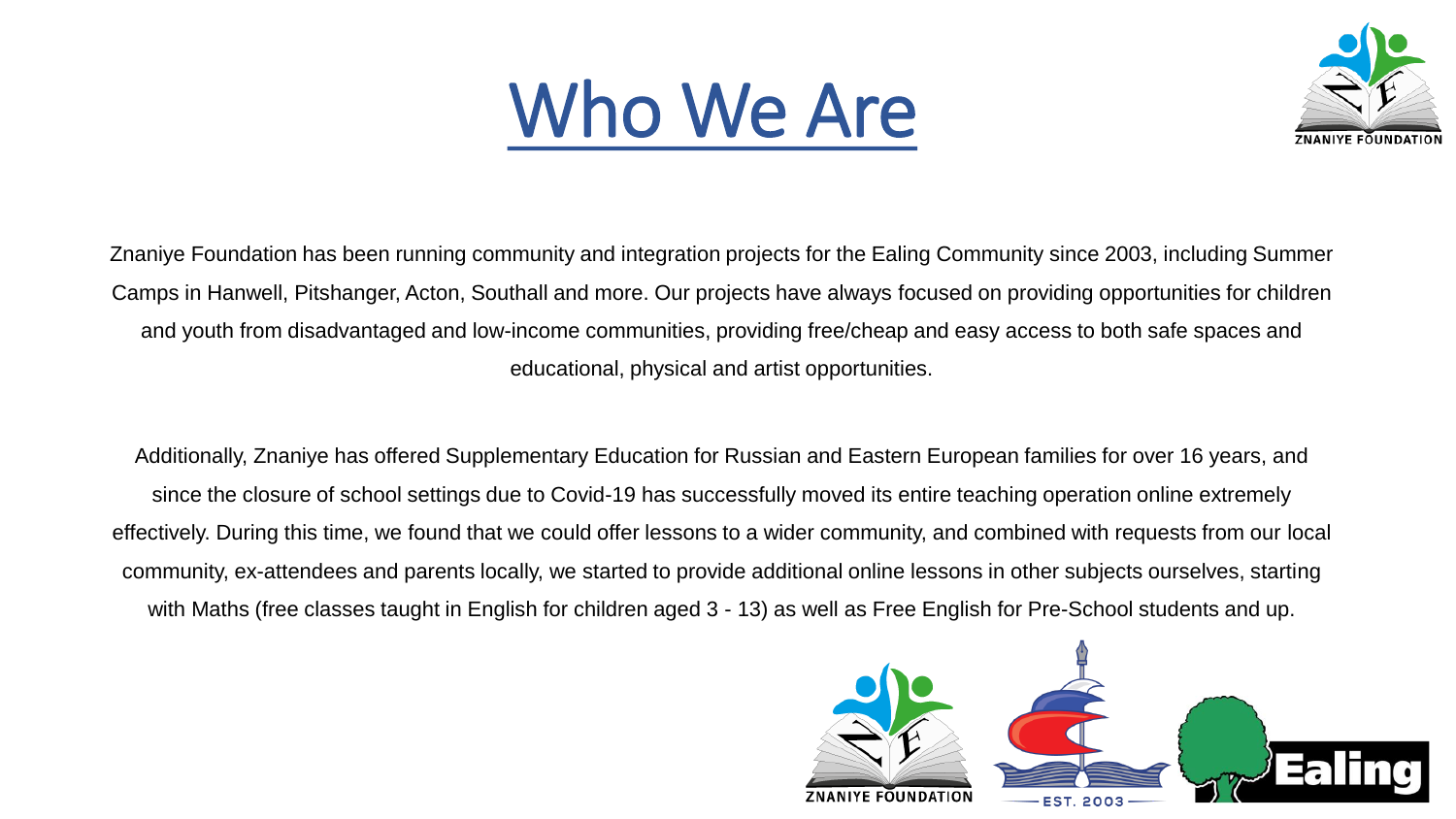#### Our Move Online



These lessons immediately became oversubscribed, but the requests for more topics, core subjects and other support as well for more ages began to increase. With so many contacts in the Ealing area, we spoke to local teachers, parents and tutors and found that many parents feel that their students are losing touch with the national curriculum, and that the options currently available for tuition and help are not sufficient, or far too expensive for the people who need them most, nor are they tailored to the Ealing Borough.

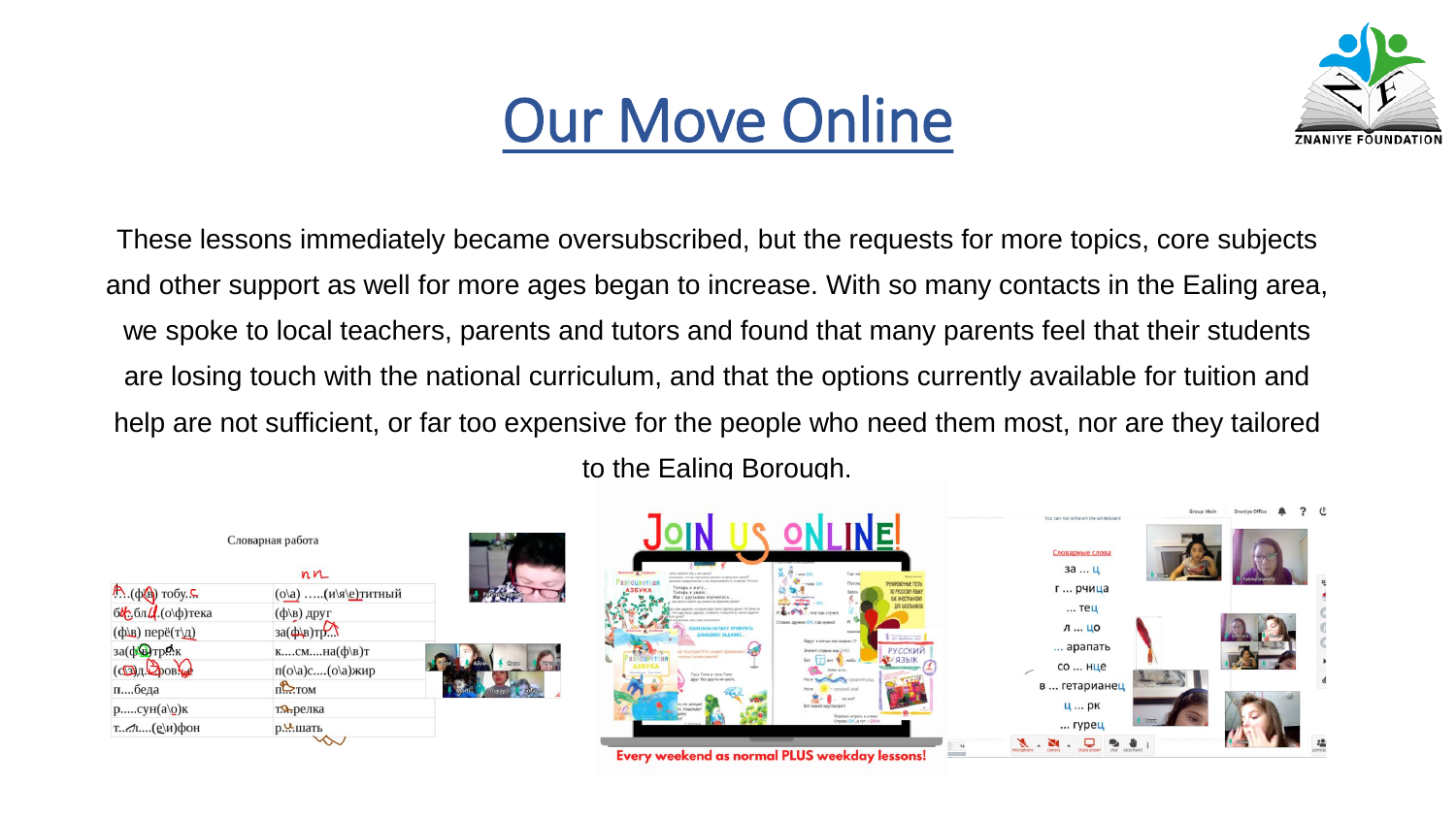The Need



We know that as a result of the pandemic millions in the UK have fallen into poverty and this means resources for additional non-essential education (Supplementary Education) are more needed than ever.

**We have worked with over 5000 people with lived experience of educational poverty, and we have seen just how vastly these low cost, safe spaces and open opportunities make an impact - both for social inclusion and community integration, as well as for personal development for students (mentally and academically).**

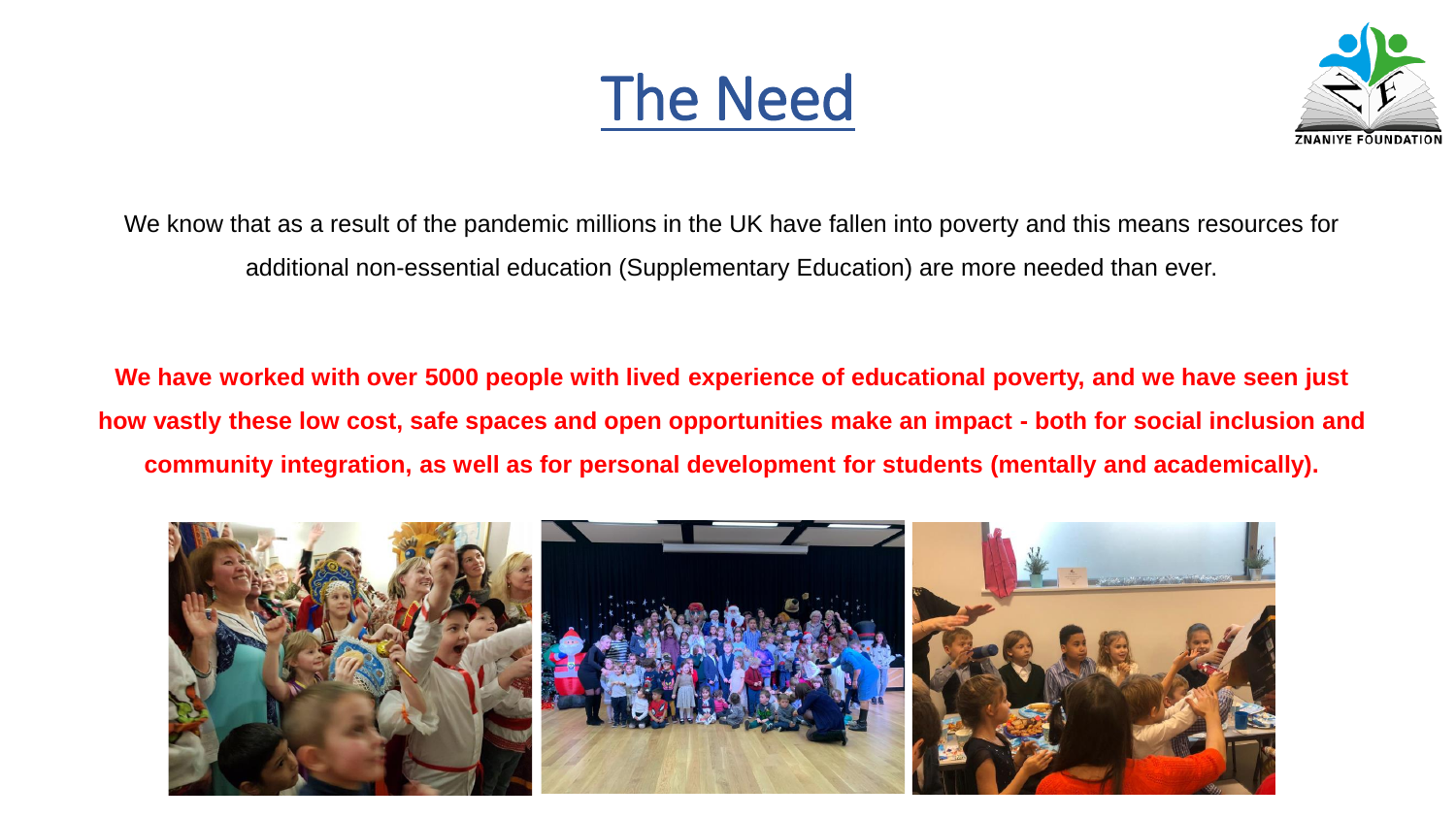



For this reason, we would like to run a programme of Summer Supplementary Lessons for Children in the Ealing Borough, with a focus on targeting families who would usually be using schools' facilities in Summertime for support, Summer Camps, and at-risk families.

This will include daily lessons, for all school ages, in various national curriculum topics as well as creative lessons, and life skill classes, running for 6 weeks from mid July 2020. We have experienced tutors, professionals and volunteers ready to go and help us bring this project to life.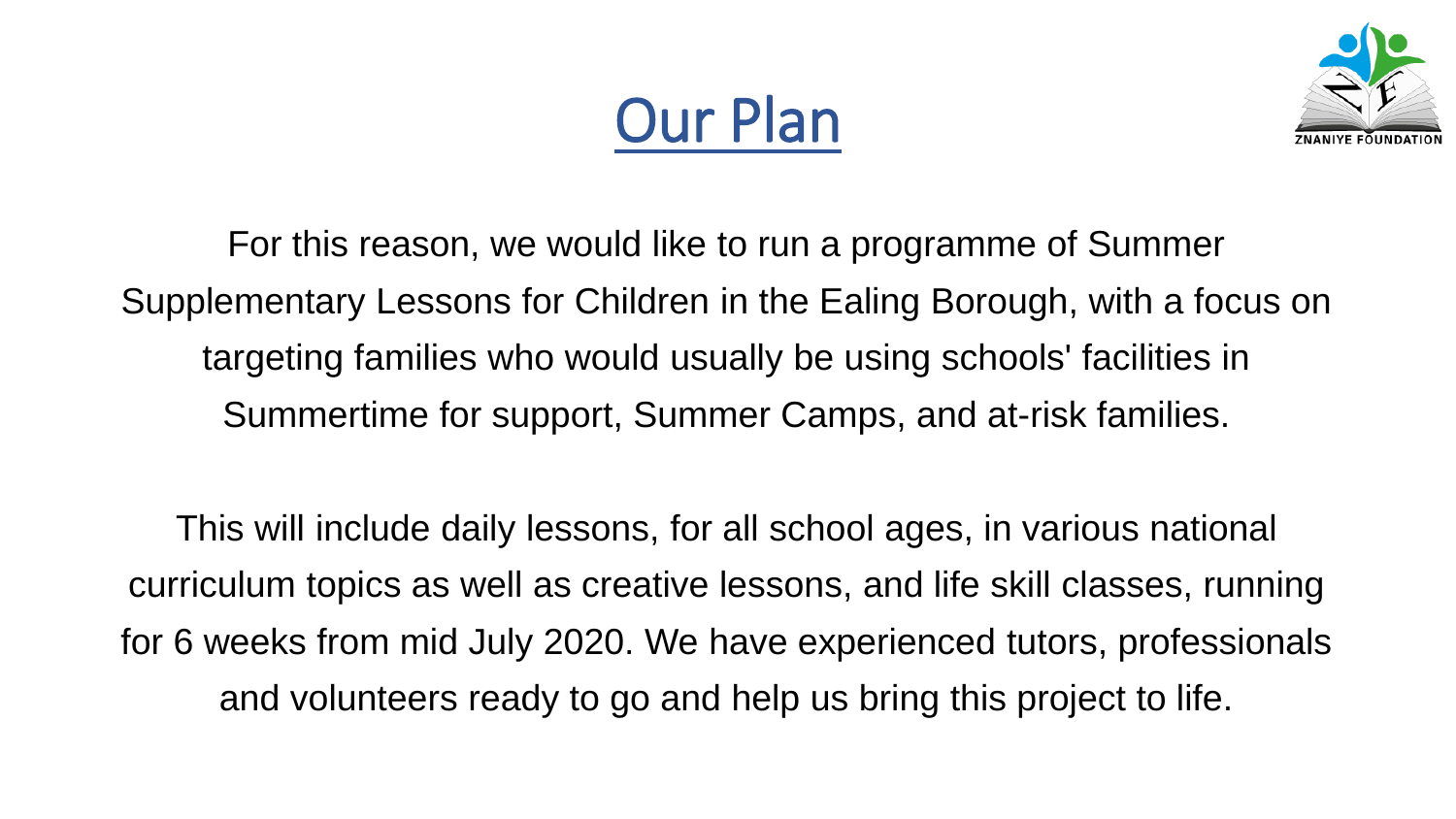### Optimal Skill Set



We know that we have the ideal skill set to run this to the most effective and beneficial level. With Znaniye Schools experience in delivering the highest level of Supplementary Education in person and online, their accreditation, such as the NRCSE Quality Mark, and Special Distinction Awards, the Ealing Safer Schools Mark, coupled with Znaniye Foundation's history with support and opportunities to low-income families in the Ealing area - we are confident that we can contribute to have an impact on children's education success and wellbeing in the Borough. Those at the forefront of the project, will have lived experience of the issues we are trying to address, or be enthusiastic community members eager to give back.

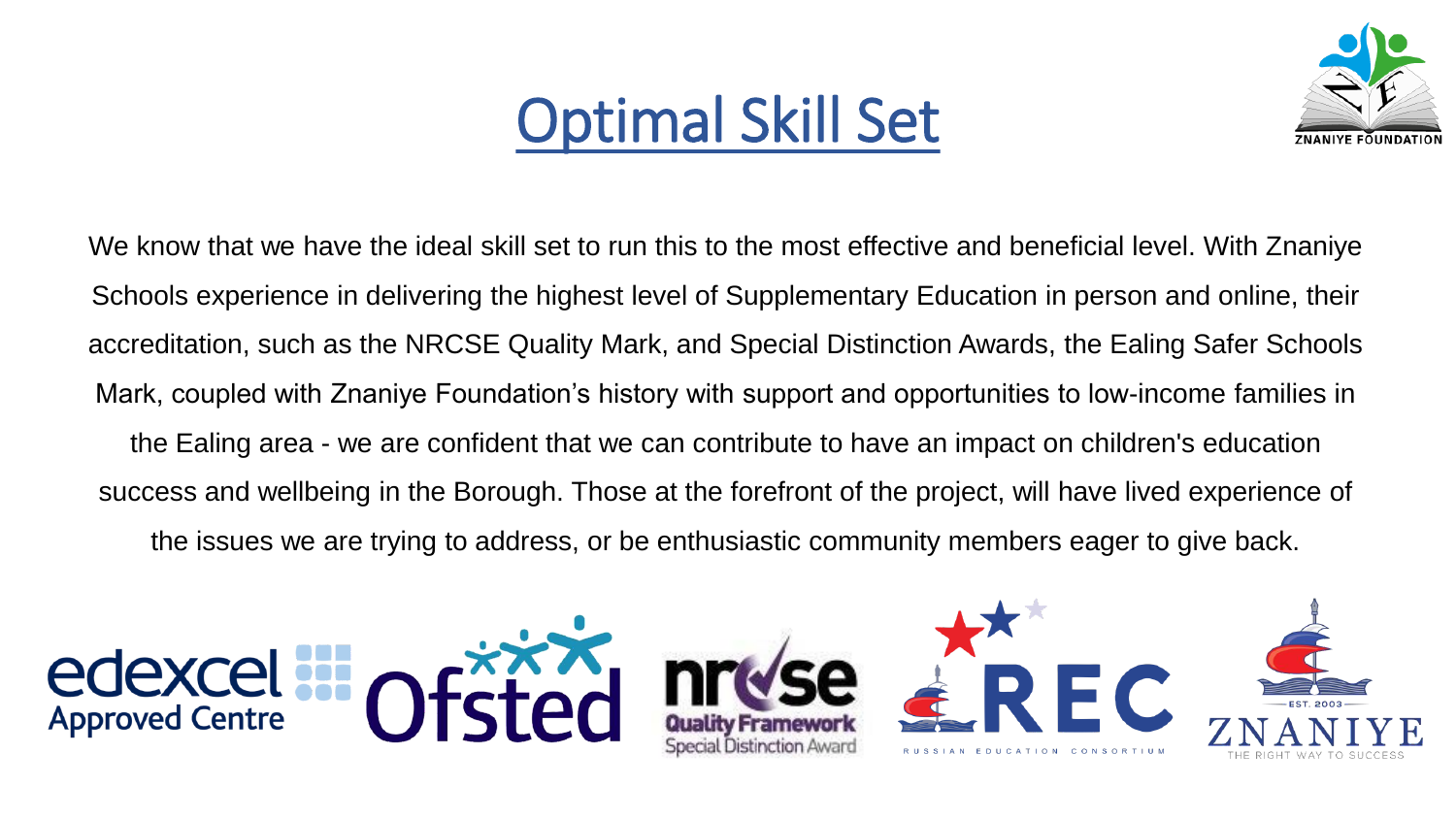



#### **In order to run this project, we are looking for like minded funders and support, via monetary contributions, or support with resources and materials.**

Primarily, we need to think about the digital gap - many of the families we are hoping to help are those with the least access to technology and learning equipment, we would like to be able to support these children with getting online. Secondly, we would like to be able to provide learning packs (i.e. print outs to accompany lessons and stationery), as well as the costs for administrative work and the teachers, and lastly, having access to mainstream curriculum and online portals for education not readily available for supplementary teachers. We have an incredible list of volunteers and teachers, ready to join our initiative. From those wanting to join on foot delivering resources and spreading the word, to local Primary and Secondary School teachers with lessons plans, materials and knowledge.

We would extremely appreciate your support and guidance on bringing this project to fruition.